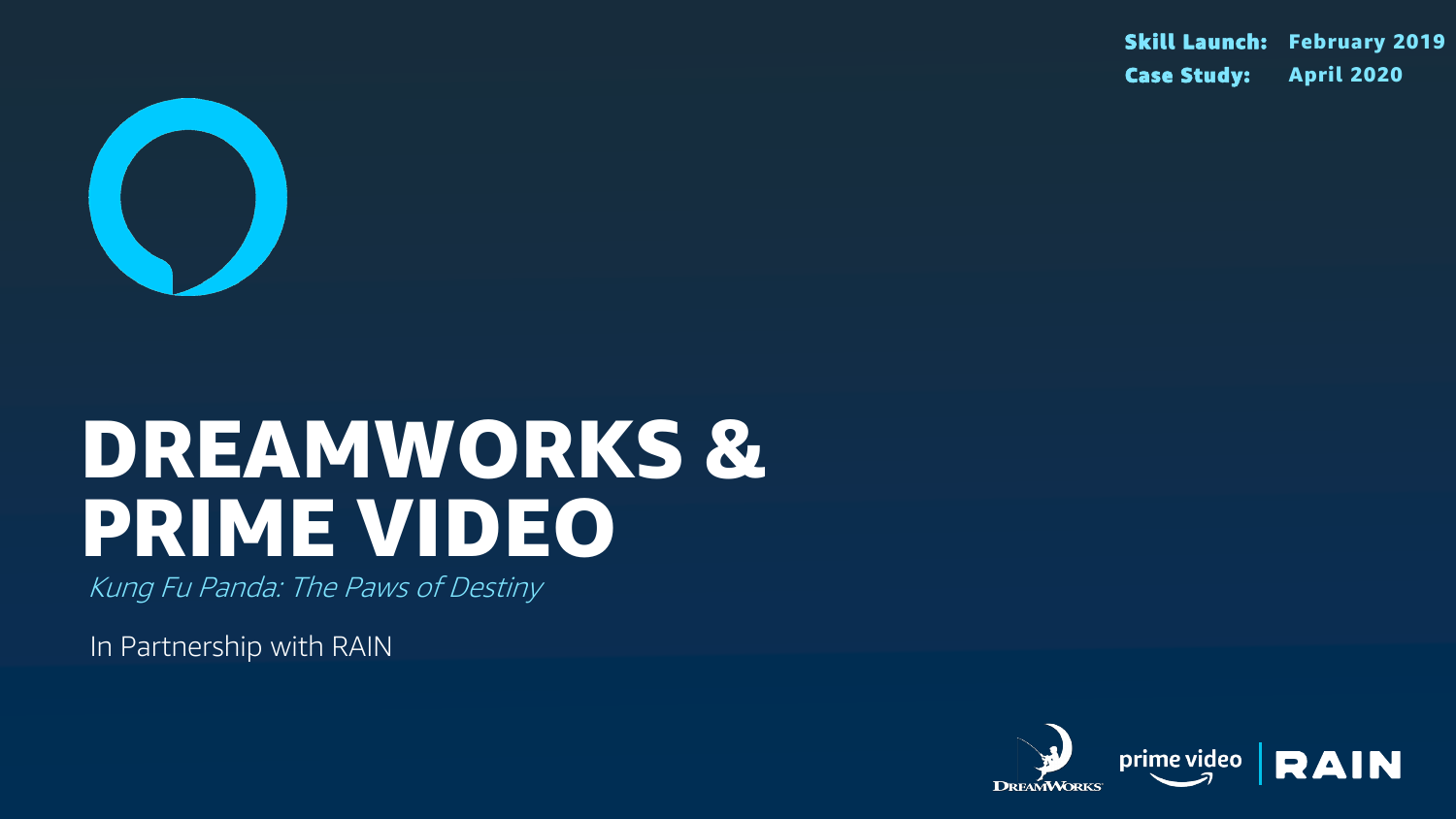### Problem

As voice technology has become quickly adopted, its become a new and easy way to engage with customers. As it has grown more sophisticated, new creative possibilities have emerged to deeply immerse and engage families. DreamWorks, Prime Video and RAIN set out to raise the bar for what a child-focused voice experience could be, bringing all the action of the original series "Kung Fu Panda: The Paws of Destiny" to Alexa.

# Case Study – Dreamworks & Prime Video

### Opportunity

RAIN tapped into the power of voice-first, multi-modal design, creating a vivid audio-visual experience that encourages movement while bringing the timeless messages behind Kung Fu Panda to life.

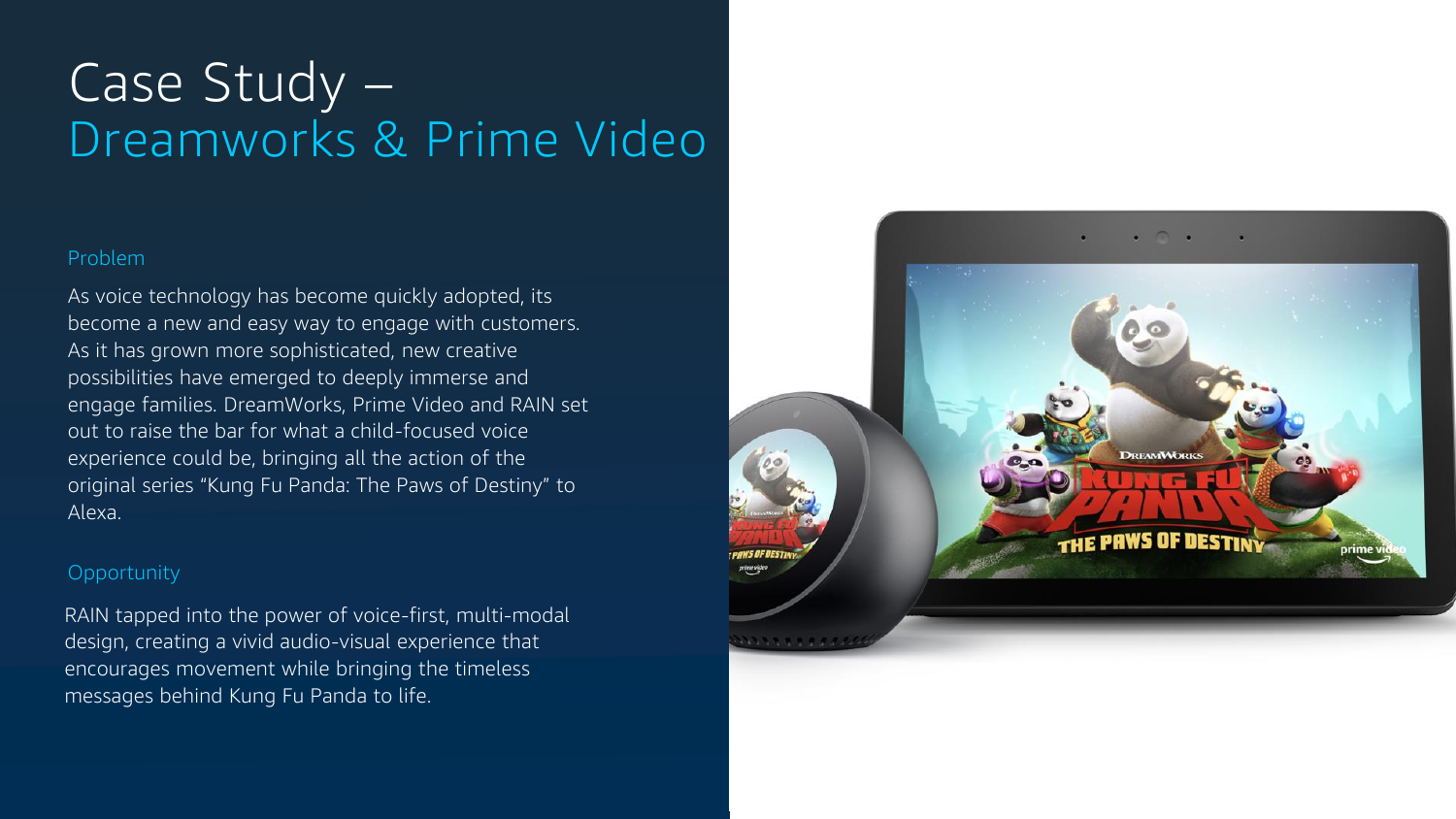# Case Study – Dreamworks & Prime Video

### **Solution**

Taking children "under his paw," Dragon Master Po instructs players along their Kung Fu quest of knowledge, encouraging them to both move their bodies and expand their minds. A series of chambers build progressively to share the lessons of kung fu — helping kids master the concepts of Patience, Spirit, Compassion and Flexibility.

To give kids a sense of deep immersion, the skill exclusively features the series' core voice acting cast, capturing the personality from the animated Prime Original series in a dynamic conversational experience. In addition to immersive audio, the skill integrates Alexa Programming Language (APL) to enhance the experience with rich show-related art, prompts, offers of assistance and progression tracking for every step of the game.

Punch -> "Hai!"



 $\bullet \bullet \bullet \bullet$ 



### What color were the jars you just broke?

 $\bullet$   $\bigcirc$   $\circ$   $\circ$   $\circ$ <br>Chamber 2 of 5

When I say...you say

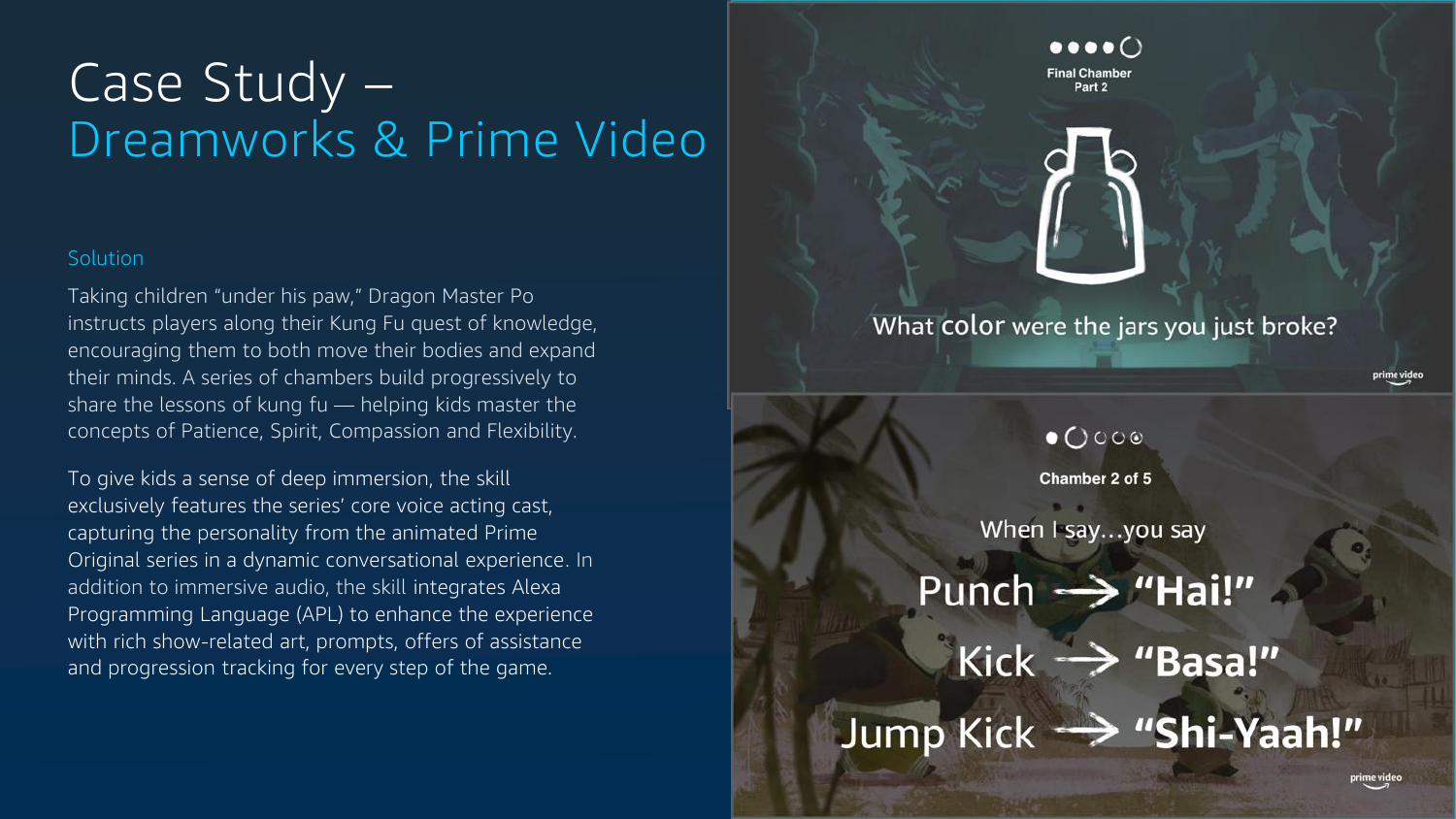### Go-To-Market Approach

The Kung Fu Panda: Paws of Destiny Skill was actively promoted across owned channels for Dreamworks, Prime Video and RAIN.

RAIN also produced an in-depth blog post providing a behind-the-scenes view of the skill's immersive experience design.

Several prominent voice-industry commentators, including VUX World and Jovo, reviewed and featured the skill across podcasts and YouTube channels.

The skill was nominated a finalist in the "Best Educational Experience" category for the 2019 Voice Summit Awards.



**Kung Fu Panda** February 26, 2019 . 0

Ready to focus your ch'i and discover the secrets of Kung Fu? Kung Fu Panda: The Paws of Destiny has now been brought to life in a voice-driven interactive gaming skill on Alexa-enabled devices! To check it out, just say, "Alexa, start Kung Fu Panda!" Don't forget to watch Kung Fu Panda: The Paws of Destiny, now available on Amazon Prime Video.



 $2<sub>5</sub>$ 





#### **DreamWorks Animation** @Dreamworks · Feb 26, 2019

Kung Fu Panda: The Paws of Destiny has now been brought to life in a voice-driven interactive gaming skill on Alexa-enabled devices! To check it out, just say, "Alexa, start Kung Fu Panda!" Don't forget to watch Kung Fu Panda: The Paws of Destiny on @PrimeVideo.



# Go-To-Market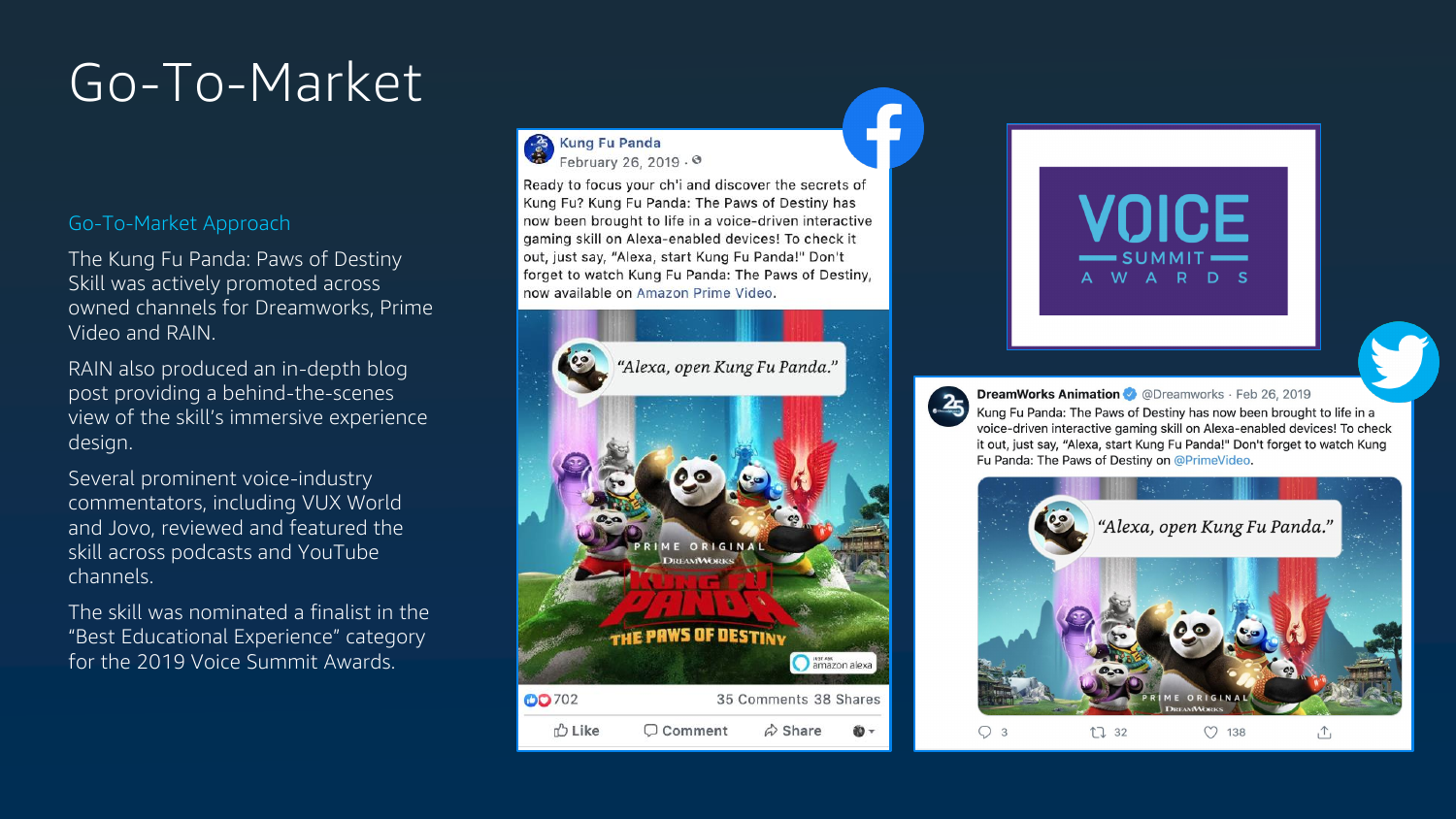## Results



Average weekly new user enablements (1 year into launch)

Source: dashbot.io

Average users per week in 2020 (1 year into launch)

Of users engage with the skill every week for at least a month (1 year into launch)

Source: dashbot.io Source: dashbot.io